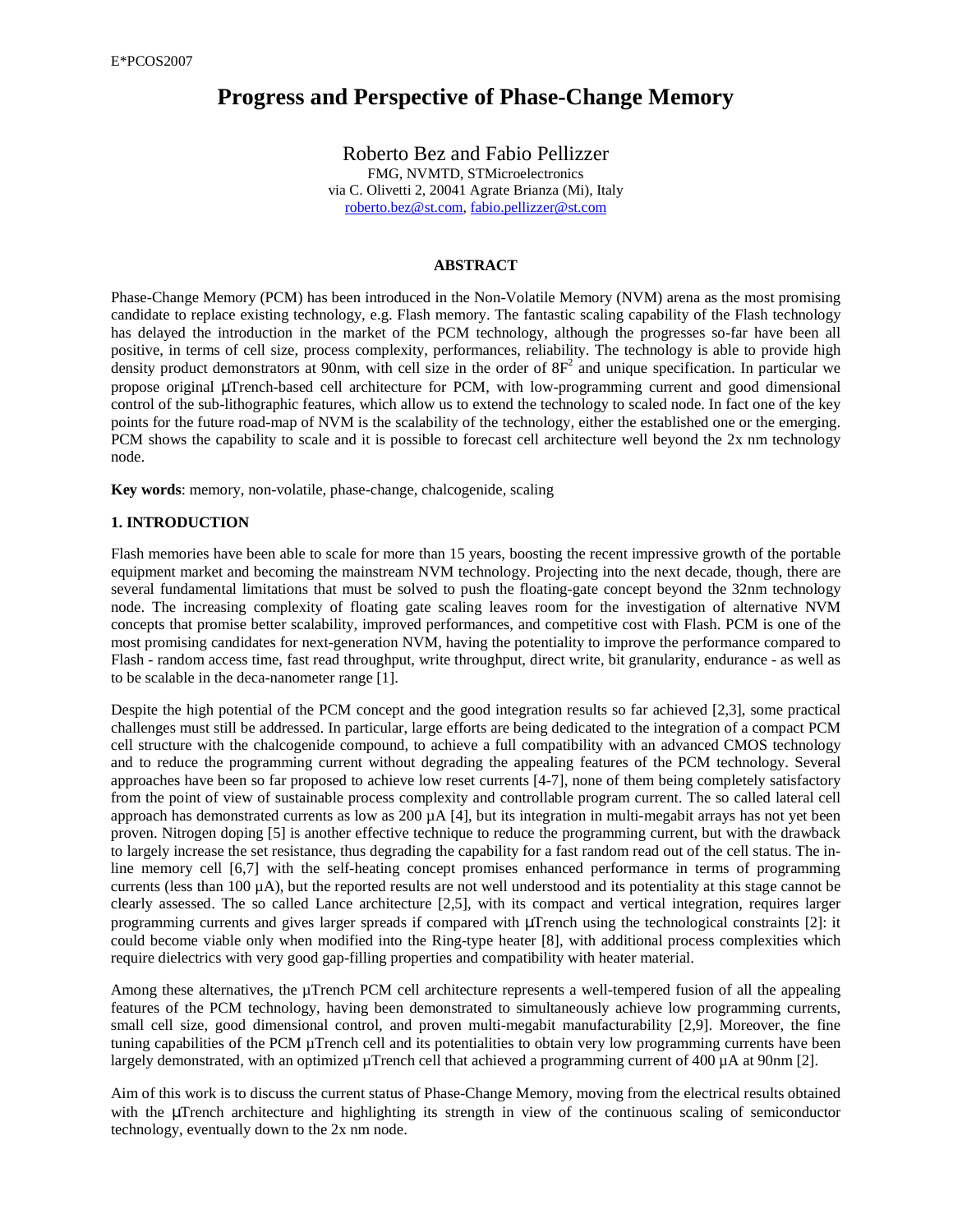#### **2. EXPERIMENTS**

Since 2001 we have been developing an original and innovative architecture for Phase-Change Memory, called µTrench. The new key concept introduced in this architecture, that keeps the programming current low and maintains a compact vertical integration, is the definition of the contact area between the heater and the GST by the intersection of a thin vertical semi-metallic heater and a trench (that we call "µTrench"), in which the GST is deposited. The resulting structure is schematically depicted in Fig.1. Since the µTrench can be defined by sub-litho techniques and the heater thickness by film deposition, the cell performance can be optimized by tuning the resulting contact area, today around  $1000 \text{ nm}^2$ , still maintaining a good dimensional control.



Fig.1. Schematic description of µTrench fabrication steps

A vertical PCM cell employing the  $Ge_5Sb_2Te_5$  (GST) chalcogenide alloy has been integrated into an advanced 90nm CMOS technology (Tab.1). The PCM cell is integrated adding the basic process modules, i.e., heater and GST, between the FEOL and BEOL blocks (Tab.2). The PCM storage element is constituted by a variable resistance (heater and GST) and it needs a selector device in order to be addressed inside a regular array. As a selector we have chosen a common-collector *pnp* bipolar junction transistor, which allows a fully vertical integration of the cell and gives the small cell size required in high-density NVM. The resulting layout of the device is extremely compact with a cell area of 0.096  $\mu$ m<sup>2</sup> and it is basically limited by the selector design rules. It is worth noting that this PCM architecture is also fully compatible with the use of a MOSFET selector, but in this case the resulting cell size is larger  $(20-40F^2)$ : nevertheless it can be easily integrated with a minimum overhead of masks, thus being suitable for embedded NVM applications.

| Lithography           | 90nm                                     |
|-----------------------|------------------------------------------|
| <b>Unit Cell Size</b> | $0.22 \times 0.44 \text{ }\mu\text{m}^2$ |
| <b>Isolation</b>      | <b>270nm Shallow Trench</b>              |
| <b>Gate Oxide</b>     | 8 nm                                     |
| <b>Gate Type</b>      | Dual-flavour poly & CoSi <sub>2</sub>    |
| <b>Interconnects</b>  | 3 Cu                                     |

Tab.1. CMOS technology basic parameters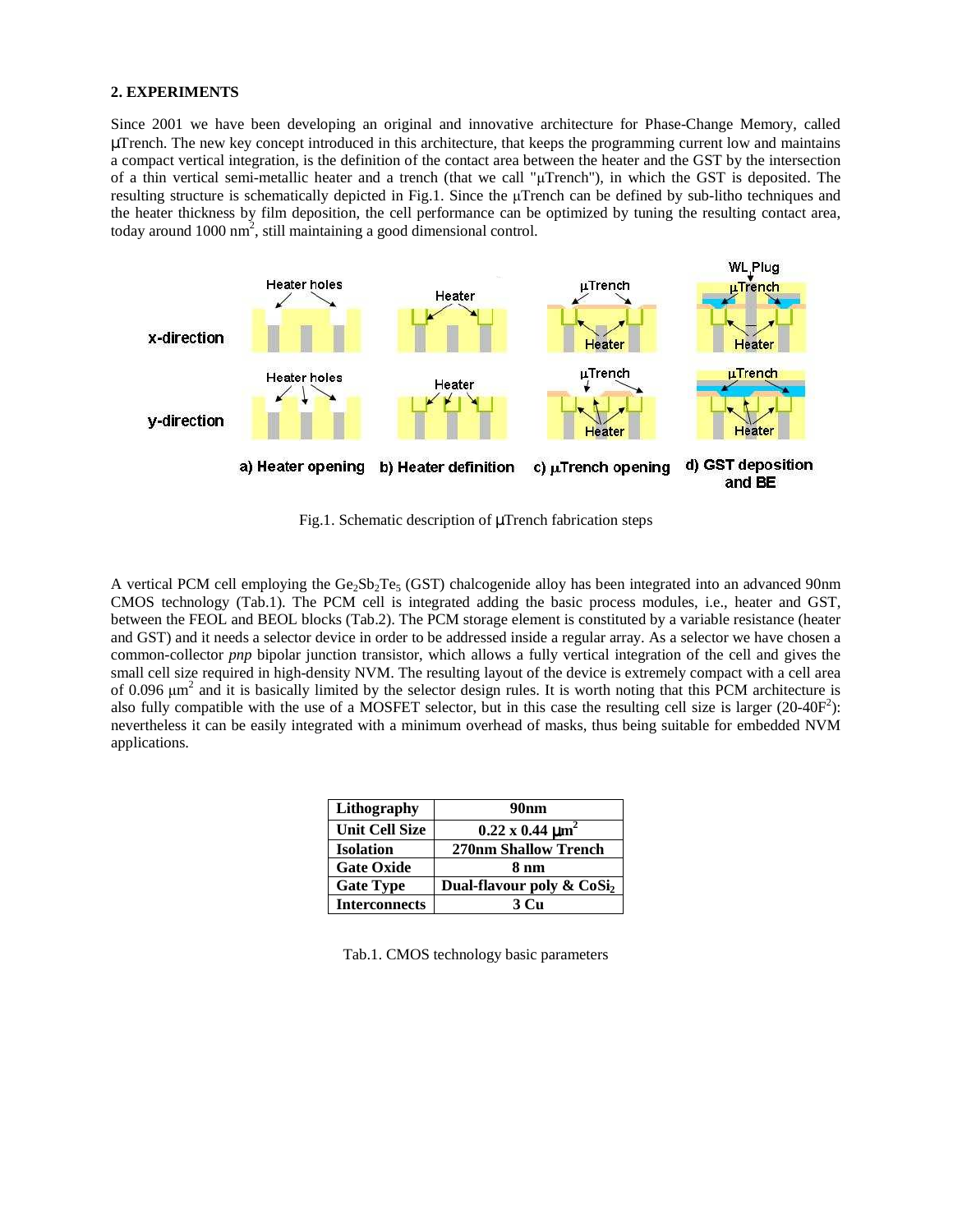| <b>Blocks</b>        | <b>Modules</b>            |
|----------------------|---------------------------|
| <b>FEOL</b>          | <b>STI</b>                |
|                      | <b>Wells implantation</b> |
|                      | <b>MOSFET</b> definition  |
|                      | <b>B.IT</b> formation     |
|                      | <b>Salicide formation</b> |
| <b>PCM</b> formation | <b>Pre-contact</b>        |
|                      | uTrench                   |
|                      | Metal0 (GST/cap)          |
| <b>BEOL</b>          | Contact/Via0              |
|                      | Line1                     |
|                      | Via1/Line2                |
|                      | Via2/Line3                |
|                      | Pass & Alucap             |

Tab.2. Schematic process flow-chart

### **3. RESULTS & DISCUSSION**

The scalability of the reset current has been experimentally assessed on different technology nodes with devices that demonstrated the manufacturability of large arrays [2,9]. The resulting values are reported in Fig.2, in which we reported also the forecasted currents for future scaled technology nodes, down to 22nm.



Fig.2. Measured (red) and projected (blue) scaling of reset currents for µTrench PCM technology

The reset current reduction shown in Fig.2 can be mainly ascribed to the increase of the heater thermal resistance, *RTH*, with the diminishing of the contact area. As shown in Fig.3, the Joule heating mainly takes place inside the GST, where the voltage drop is constant and close to the holding voltage, ( $V_H$  in Fig.4 and in Fig.5).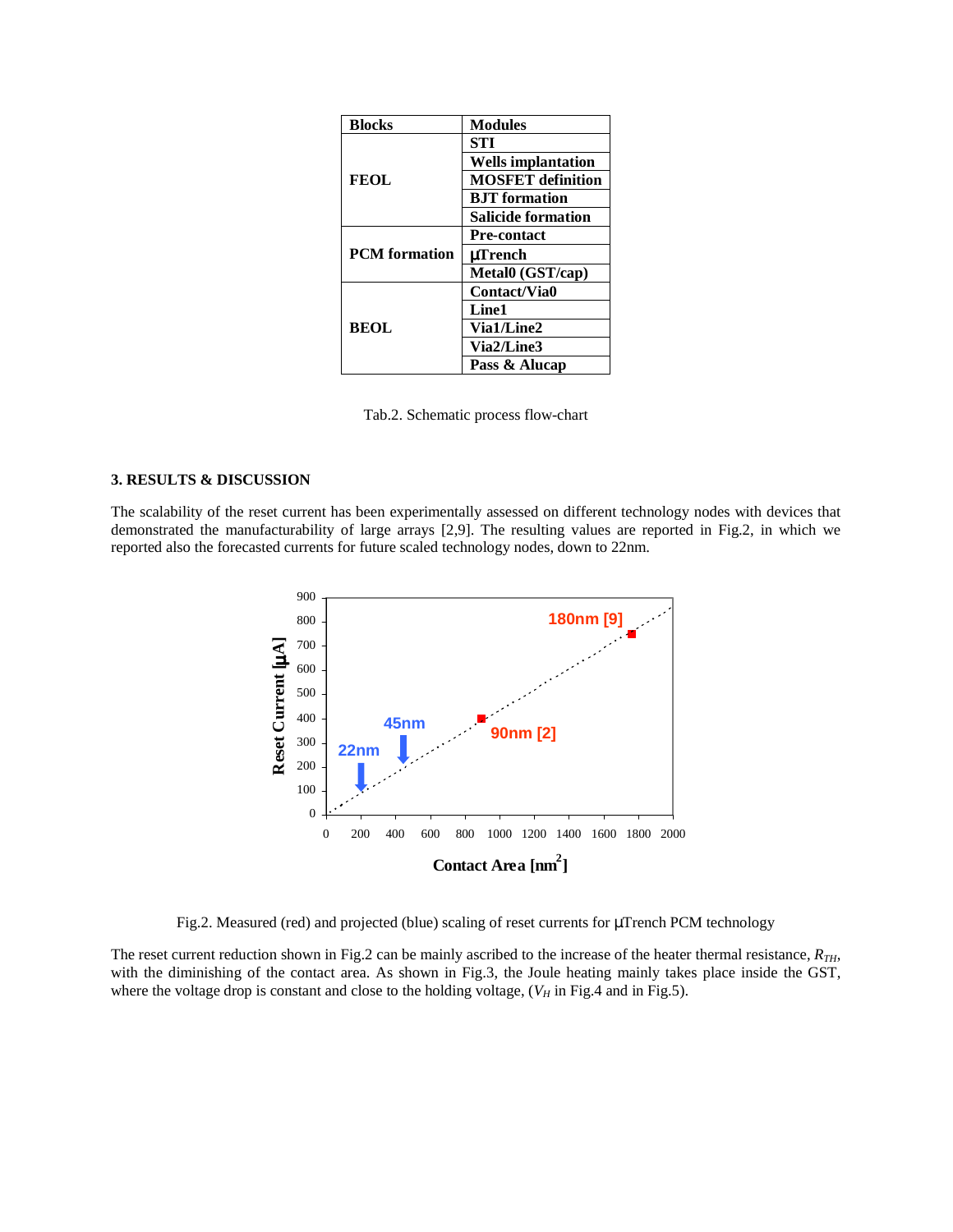

Fig.3. Simulation of temperature distribution during PCM programming



Fig.4. Schematic I-V characteristic of a PCM storage element



Fig.5. (a) Electrical and (b) thermal equivalent circuit of a PCM storage element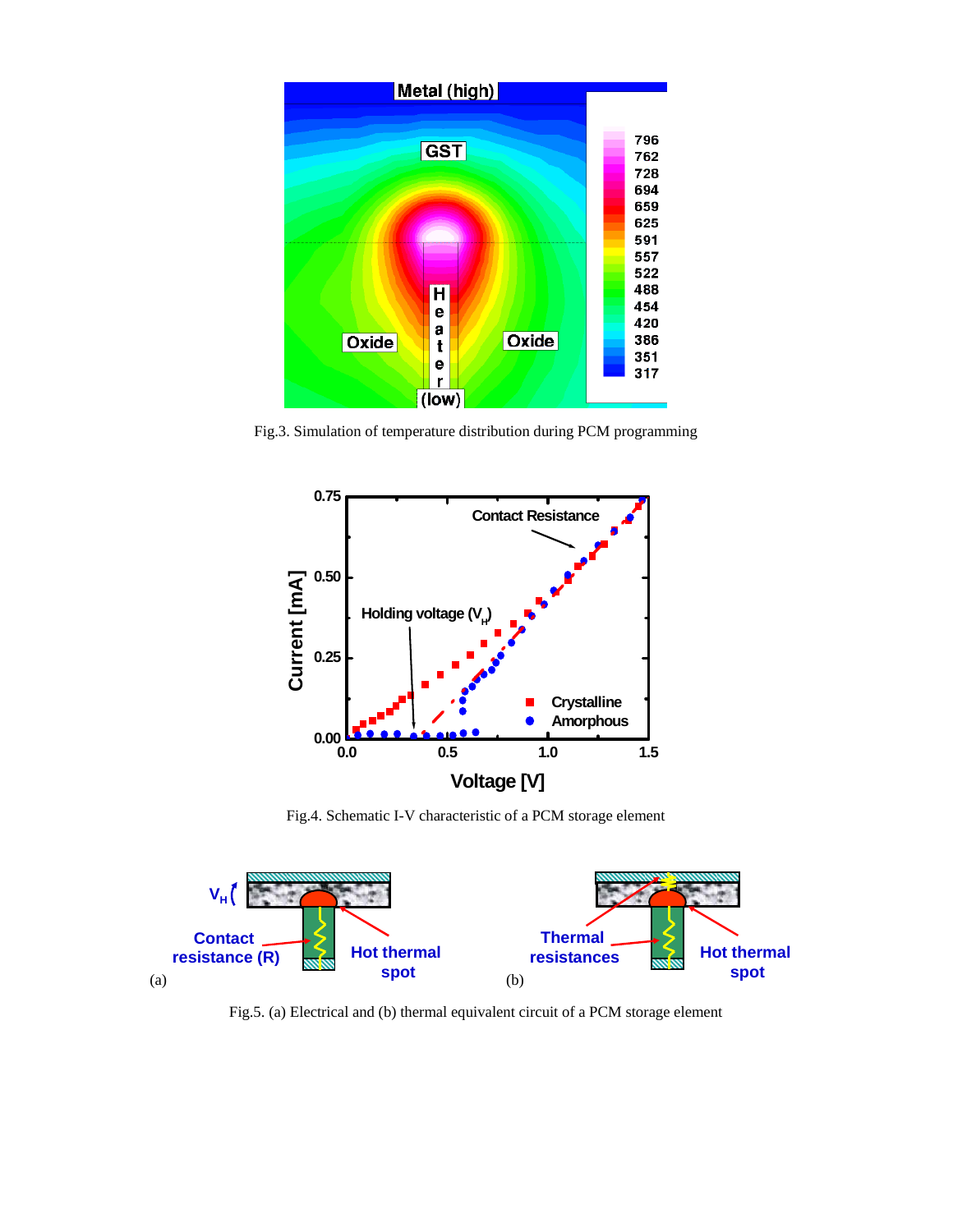

Fig.6. Basic laws for scaling of PCM programming current

Since the melting temperature is constant and  $R_{TH}$  increases, the power  $P_M$  required to melt the GST goes down. From the expression of the power injected into the thermal hot spot, it follows that a reduced current is required to reach the melting temperature. If the scaling is isotropic and the scaling factor is equal to  $k > 1$ ,  $R_{TH}$  and  $R$  increase as  $k$  and programming currents decrease as 1/*k* (Fig.6). The previous argument holds true when a fixed geometry and thermal environment are considered: different cell architectures behave differently if compared at the same technology node.

One of the main concerns related to the PCM technology relies on the impact of the thermal cross-talk between adjacent bits. With the perspective to scale down the device dimension, the distance between cells in a high-density memory device is of the order of the minimum lithographic pitch. If a high current pulse is applied on one cell, the neighbor bits can reach the crystallization temperature, thus losing the stored information (Fig.7).



Fig.7. Schematic depiction of program disturb between adjacent bits

Fig.8 shows the crystallization time of amorphous cells as a function of temperature, demonstrating that 10 years data retention is guaranteed at temperatures lower than  $110^{\circ}$ C. Moreover the graph indicates that a cell can undergo  $10^{10}$ reset pulses (each 100 ns long) without causing disturb to the adjacent bits if their temperature does not go above 195°C during these pulses.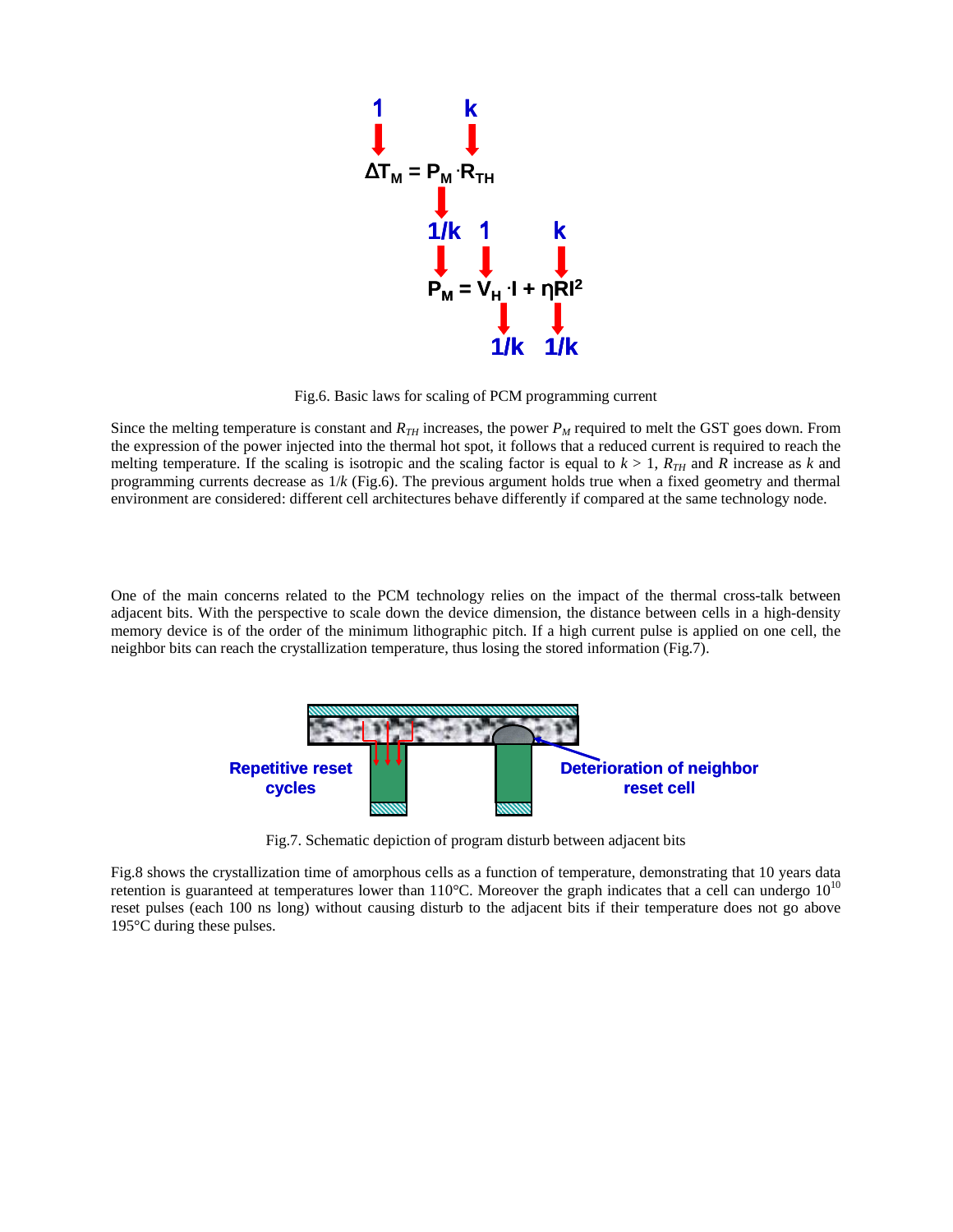

Fig.8. Data retention measured on µTrench PCM cell

On the other hand, Fig.9 shows the resistance of a typical cell in the amorphous state as a function of the program/erase cycles performed on an adjacent bit. Note that the high resistive state is not perturbed up to  $10^9$  cycles, which correspond to a thermal disturb lasting about 100 s for reset pulses of 100 ns. Fig.8 suggests that for a retention failure to occur after 100 s, the thermal disturb should heat the adjacent cell at 210°C. These results have been compared to numerical calculations [10] of the thermal crosstalk for a 180nm technology device. Fig.10 shows both transient and steady state (worst case) conditions. The 10 years line corresponds to the above 110°C limit. Considering  $10^{12}$  cycles as target endurance, the corresponding  $160^{\circ}$ C limit is easily satisfied. The results confirm that thermal disturb is not a concern at 180nm node.



Fig.9. (a) Schematic depiction and (b) results of program disturb experiment on 180nm µTrench array



Fig.10. Thermal crosstalk simulation between adjacent bits at 180nm technology node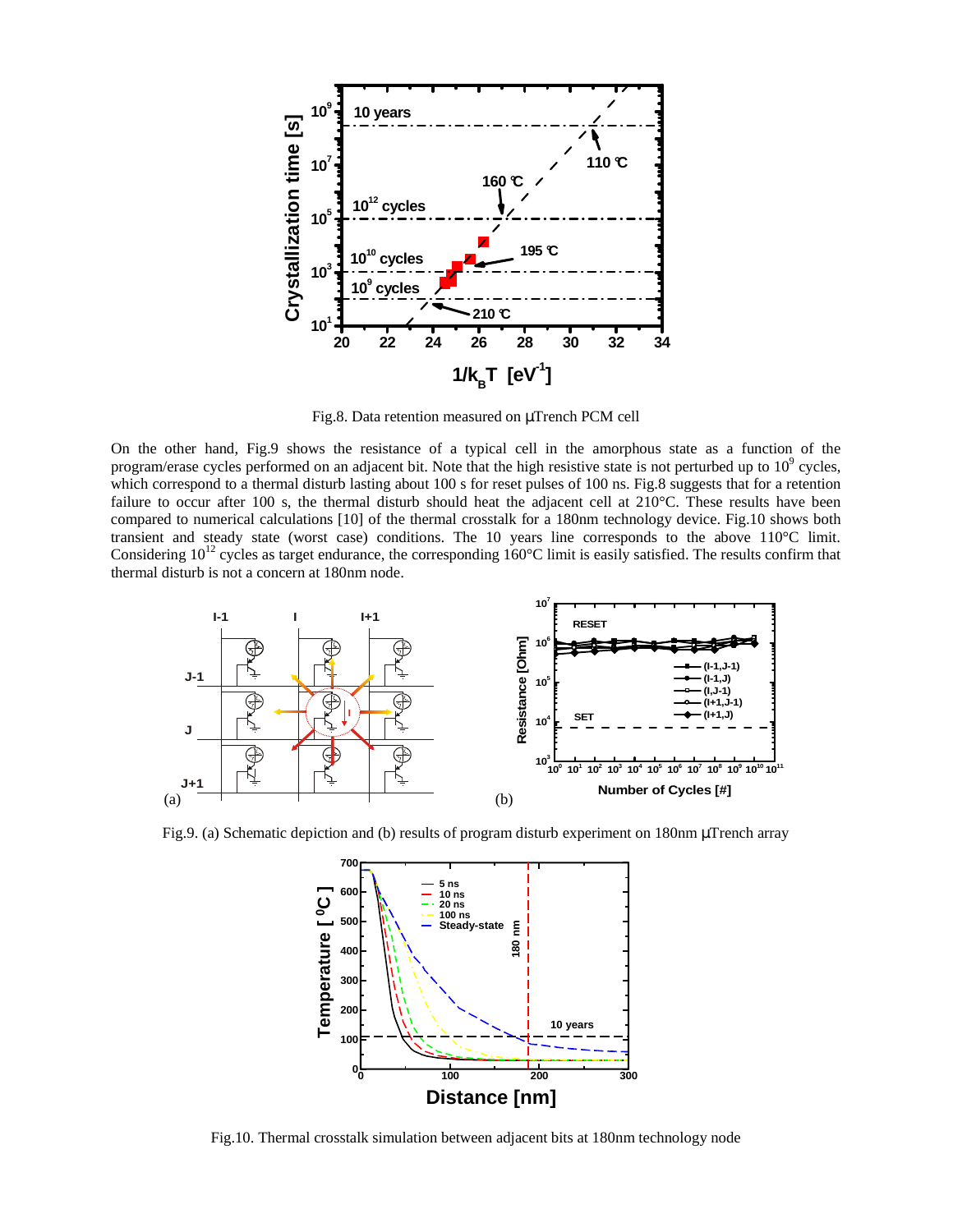The same numerical model has been then used to investigate the scaling potential of PCM technology. Fig.11 shows the thermal cross-talk simulated for 65nm and 45nm technology obtained shrinking the 180 nm cell already analyzed in Fig.10 and without introducing optimized materials for the thermal insulation. Even in this worst case, the numerical results suggest a negligible thermal disturb between adjacent bits in both transient and steady-state condition. These results can be understood and extended to technology nodes beyond 45nm if we note that the heater is playing a dual role: when active it contributes to deliver power for melting and when inactive it constitutes a thermal boundary and it effectively cools its cell, preventing any possible disturb of the amorphous spot during programming of adjacent bits.



Fig.11. Thermal crosstalk simulations between adjacent bits at 65nm and 45nm technology nodes

Finally, it has to be noted that data retention of reset bits does not degrade with scaling [11], thus suggesting that amorphous spot is stable regardless of volume reduction. Moreover theoretical calculations [12] and experimental characterizations with conductive probe AFM [13] demonstrate that two stable phases can be toggled for sizes smaller than 10nm.

## **4. CONCLUSION**

Phase-Change Memory is demonstrating a good level of maturity on 90nm technology node, both in terms of manufacturability and reliability. The achieved integration into standard CMOS platforms makes PCM an interesting technology to become eventually a mainstream in the Non-Volatile Memory market. Data collected at different technology nodes have shown a consistent scaling of PCM based on the µTrench architecture. Isotropic scaling allows linear reduction of programming currents and allows forecasting  $I_{RESFT} \sim 100uA$  at 22nm technology node. Data retention does not degrade when the contact area between chalcogenide and heater is reduced, thus highlighting another major strength of this memory. Finally, program disturb of adjacent cells is not an issue because of a selfcompensating mechanism related to the dual role of the heater. All these evidences, together with an appealing cell size and some theoretical extrapolations confirm the high potentiality of Phase-Change Memory as an alternative technology for scaling down to 2x nm and beyond.